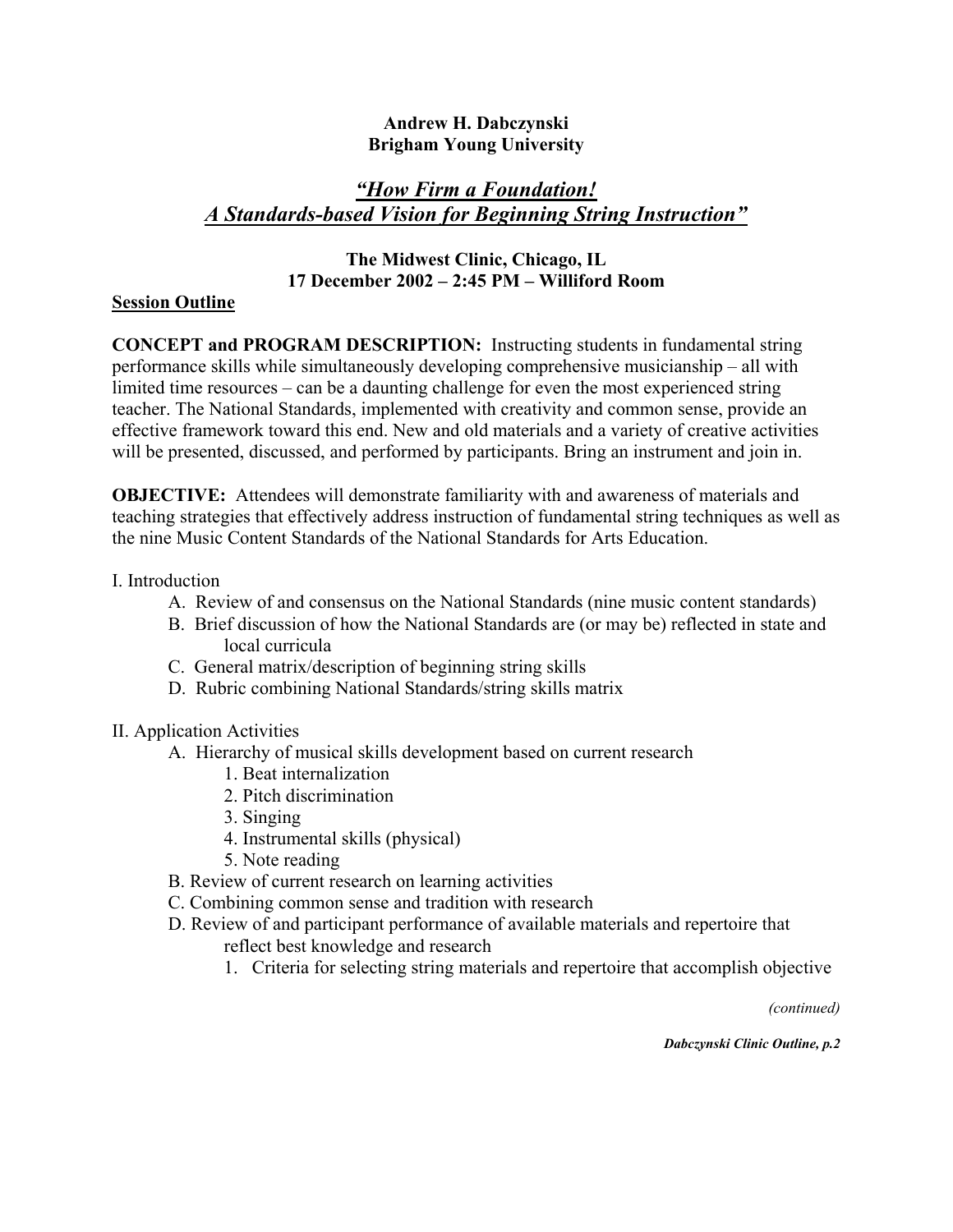- 2. Criteria for selecting non-string (general music, vocal, cross-cultural, other arts disciplines, etc.) materials that accomplish objective
- 3. Multi-media materials and complementary activities that accomplish objective
- E. Organizational issues and strategies for meeting them
- III. Assessment and Grading for Motivation
	- A. Performance-based assessments
		- 1. Concerts performance and informance
		- 2. Non-traditional authentic demonstrations
	- B. Strategies for peer and self-evaluation
	- C. Effective grading, recording, and reporting strategies
- IV. Closing Activities
	- A. Review, including participant involvement for assessment of session objective
	- B. Participant evaluation of session
	- C. Final questions and answers

## **\*Materials to be drawn from the following:**

- 1. Original exercises, outlines, handouts, materials
- 2. String Explorer Alfred Publishers
- 3. Fiddlers Philharmonic Alfred Publishers
- 4. Fiddlers Philharmonic Encore Alfred Publishers
- 5. Suzuki Repertoire and Materials Summy Burchard
- 6. Discipline Based Art Education Materials the Getty Center
- 7. Selected String Orchestra Repertoire from:
	- a. Highland-Etling
	- b. Boosey and Hawkes
	- c. Other publishers
- 8. World on a String Alfred Publishers
- 9. Various state curricula
- 10. MENC publications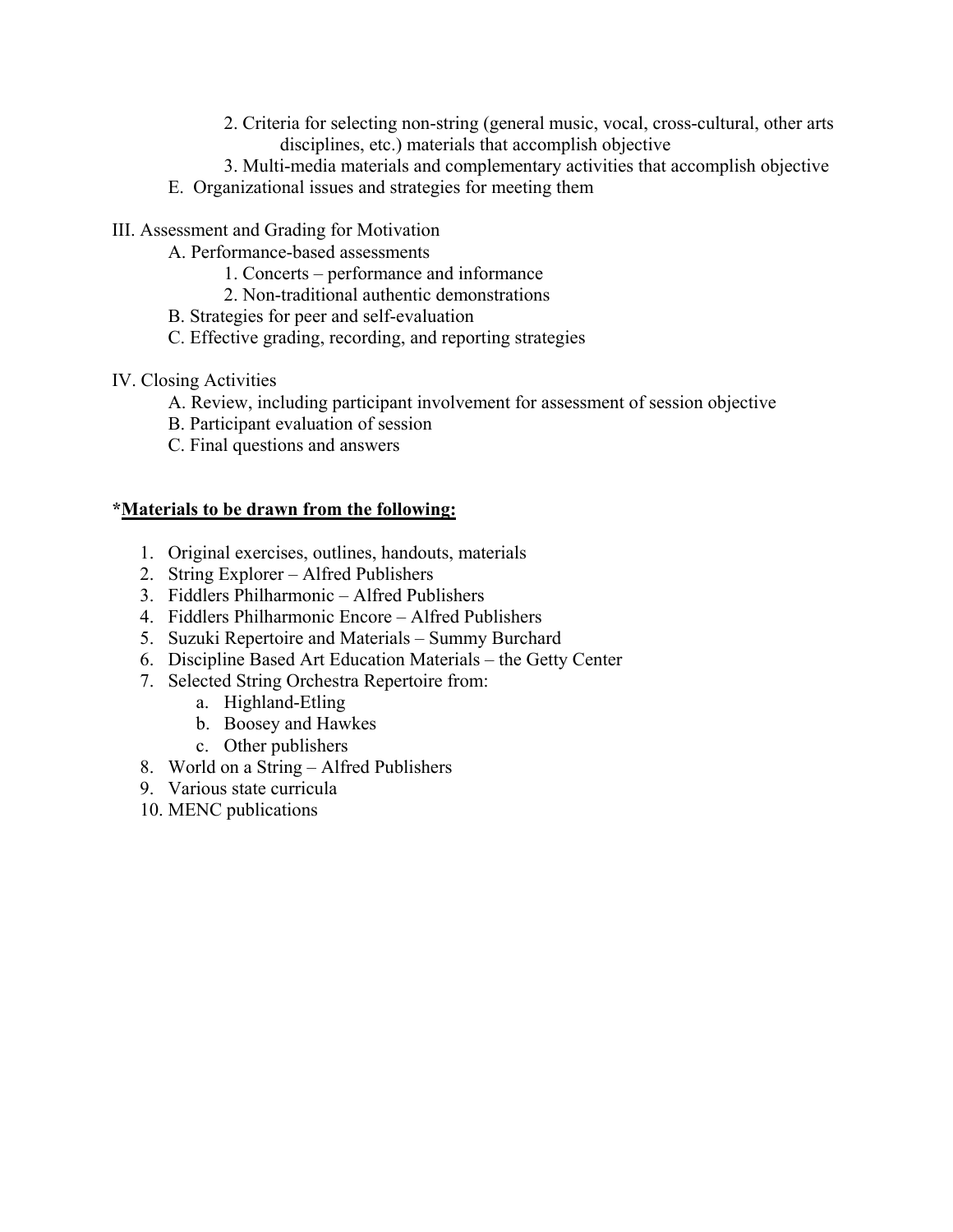# *"How Firm a Foundation! A Standards-based Vision for Beginning String Instruction"*

### **The 2002 Midwest Clinic, Chicago, IL 17 December 2002**

### **Andrew H. Dabczynski, Ph.D. Professor of Music Education Brigham Young University, Provo, Utah**

Most string teachers philosophically support The National Standards for Arts Education – Music Content Standards – as a framework for comprehensive music instruction. However, constraints of time, space, and resources, exacerbated by the unique performance demands inherent to a school beginning string/orchestra program, often inhibit the teacher to design or implement a comprehensive Standards-based curriculum.

## *What's a String Teacher to Do!?!*

Contrary to common belief, and perhaps counter-intuitively, a beginning string program that expands the curriculum to regularly includes the National Standards in daily instruction can increase the rate of student learning while providing a broad and thorough music education. Careful selection of instructional materials can provide a departure point and/or enhance a standards-based string curriculum.

## *Addressing the Standards in the String Class*

**1. Singing, alone and with others, a varied repertoire of music.** Regular singing in the string class develops: accurate aural and visual pitch recognition; discrimination of intonation; beat internalization; sight-reading ability.

*Teaching Tips***:** Many method book melodies are common folk songs. Sing at least one song during each session, providing words as necessary (or have students make up their own words). Introduce students to *solfege* early in their training. In each string class, sing at least one method book exercise using *solfege* syllables. The optimum experience is to sing each exercise, using sofege, note names, or "moveable *la,*" before playing it, perhaps accompanied by a teacher model or recorded accompaniment.

## **2. Performing on instruments, alone or with others, a varied repertoire of music.**

Performing is obvious – it's what we do best! Performing a rich and diverse repertoire of music develops: awareness of musical styles; sensitivity to different aesthetics and tastes; personal expression.

*Teaching Tips:* Choose method books and repertoire representing a broad array of "classical" composers and styles. Invite local composers to write compositions and exercises especially for the students. Introduce students to string folk music from a wide variety of cultures – including music of American sub-cultures and "world" music. Jazz and fiddling styles provide a natural departure point. Be sure to teach the various musical styles in the most authentic context possible.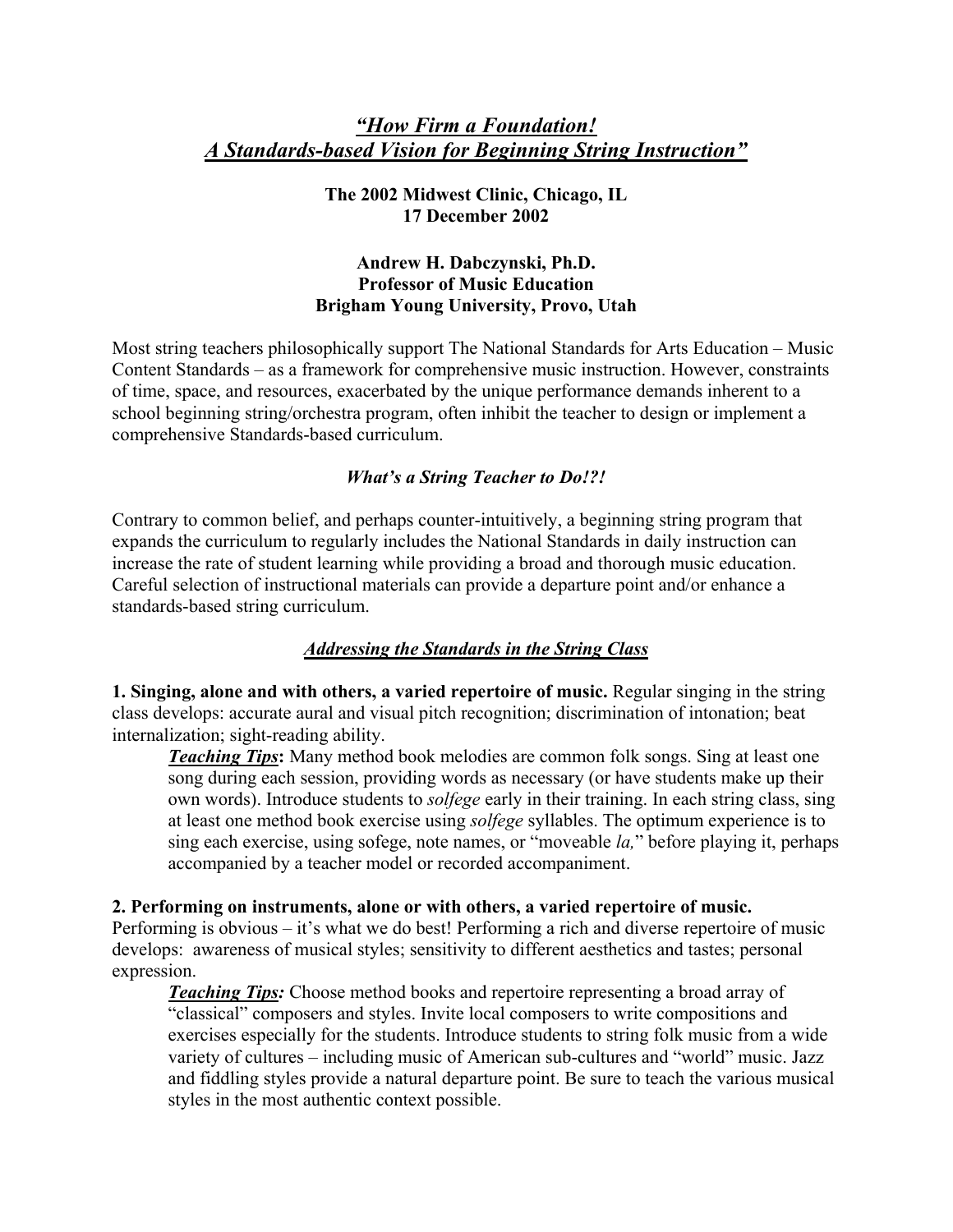**3. Improvising melodies, variations, and accompaniments.** Regular experiences with improvisation develop: aural acuity, originality and creativity, personal expression, rhythmic and harmonic "sense," ability to play in diverse styles, self-confidence.

*Teaching Tips:* Provide age-appropriate exercises and experiences that will systematically and sequentially provide students with an improvisation "menu." Choose a method book that includes logically-organized improvisation exercises. Fiddle tunes offer students a concrete vehicle to explore improvisation in a variety of styles. *Fiddlers Philharmonic, Fiddlers Philharmonic Encore!,* and *Jazz Philharmonic* (all Alfred publications) are recommended.

**4. Composing and arranging music within specific guidelines.** Composing and arranging exercises and experience develop: creativity, application of theory skills, musical independence, awareness of musical performance elements, ownership.

*Teaching Tips:* Students can and should be presented with regular opportunities to compose and arrange music in a developmentally-appropriate manner. Engage students in making simple arranging decisions (such as, "Who will play the top line, who will play the bottom?" and "In what order should we play our exercises today?" or "What should be the order of our concert performance?"), with brief analyses of the musical or aesthetic merits of such decisions. Briefly introduce and/or identify compositional devices in the students' music (such as variation, inversion, retrograde, contrary motion, etc.). Choose a method book that prepares students with composition techniques aligned with the development of their performance technique.

**5. Reading and notating music.** Building music-reading skills is usually one of the primary purposes of string instruction, while notation of music often is left behind. The development of music reading and notating skills provides students with the ability to: sight-read music in a variety of styles and forms, experience musical independence, compose music, transcribe music heard aurally, perform in ensembles of various kinds.

*Teaching Tips:* Select a method book with a carefully constructed sequence of music reading instruction. A "rote-to-note" section at the beginning of the book, consistent with current music learning theory, can lead students to read quickly and efficiently. Commercially- or personally-constructed music theory, composition, and other related exercises, can be provided as homework and "down-time" class work. Involve singing!

**6. Listening to, analyzing, and describing music.** Regular educational experiences in listening, analysis, and description develop: skills in personal reflection, ability to critique intelligently, connoisseurship, awareness of different musical styles, exposure to professional models, "writing across the curriculum."

*Teaching Tips:* Choose a method book with an accompanying recording that may be accessed by students at home. Create guided listening assignments with a written reflection response. Provide opportunities for students to hear "real" recordings or concert performances of the arranged exercises in their method books; play these and other recordings as students are entering or leaving the classroom. Ask prompting questions to elicit brief reflective, analytical and descriptive responses from students about their performance of method book exercises and melodies (i.e., "How did the composer organize this piece: who has the melody, harmony, etc.?" or "What mood do you think this music makes the audience feel?").